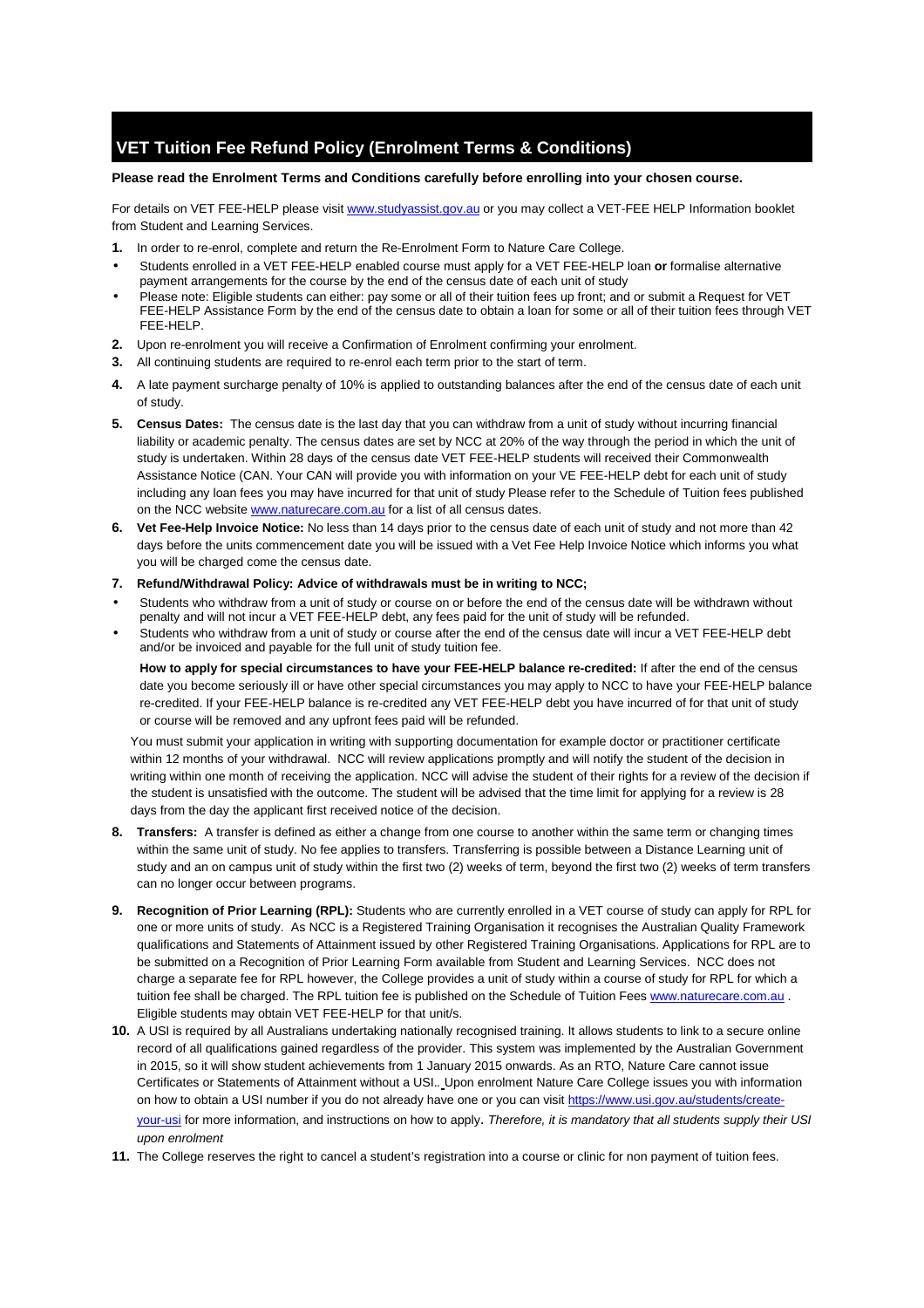- **12.** Nature Care College is legally obliged to comply with the Australian Quality Training Framework, therefore the maximum periods for course completion are an indication only, and may be subject to change.
- **13.** In the event that a course is cancelled by Nature Care College, students enrolled at the time of the cancellation will have their fees refunded. Students who have been assessed as competent for units in the course will be issued a Statement of Attainment. Nature Care College will also assist in the placement of the student in another educational provider offering the same nationally accredited qualification in the event that there is an existing alternative provider offering the same qualification. Tuition refunds are not applicable for completed competencies.
- **14.** As an NCC student you will need to have a Windows or Mac computer with access to the internet. The e-learning management system that the college uses works well with different operating systems, but the latest version of Windows or Mac OSX are recommended
- **15.** By enrolling in a course at the College, students agree to be bound by the Enrolment Terms and Conditions and College Policies as outlined in the Student Handbook.

### **Nature care College Pty Ltd RTO Code: 91149**

**Grievance Procedure:** Nature Care College has a comprehensive academic and non academic grievance procedure contact Student and Learning Services for details.

**PRIVACY:** Nature Care College is committed to protecting your privacy. The information collected on the enrolment form is for the purposes of processing your enrolment, creating and maintaining student records, keeping you informed of upcoming events and assisting us in improving our service to you. If you do not wish to receive information from Nature Care College please email info@naturecare.com.au and type 'remove my details' in the subject header. Please include your contact details (name, address and phone) in the email.

Student Responsibilities: Please ensure that any personal property is kept with you at all times and not left unattended.

While Nature Care College attempts to make all buildings safe and secure the College does not accept responsibility or liability for the personal property of students, employees, lecturers, supervisors or visitors left unattended, lost, stolen or damaged.

# **Nature Care College Privacy Policy**

The privacy of your personal information is a vital part of our relationship with you as a student. We are committed to maintaining the secure custody of your personal information and strictly adhere to the NSW Privacy and Personal Information Protection Act 1988 (NSW).

As a part of functioning as an educational institution Nature Care College holds personal information regarding our students. All information collected is necessary for the conduct of our business as an educational institution.

The information collected is used for a variety of purposes including:

- student admission
- enrolment and progression
- provision of student services
- archival purposes
- mandatory reporting to external agencies which include the Australian Skills Quality Authority (ASQA) and the Department of Education and Training

You can ask us to provide you with access to the personal information we hold about you. All student information including results are held on an in-house database, and access to through Student and Learning Services is available during office opening hours.

We are committed to keeping secure the information you provide to us, and we will take all reasonable precaution to protect your personally identifiable information from loss, misuse, unauthorised access, alternation or disclosure.

We have a range of physical and technology policies in place to provide a robust security environment. We regularly review these measures to ensure their ongoing adequacy.

You can request a full copy of our Privacy Policy from Student and Learning Services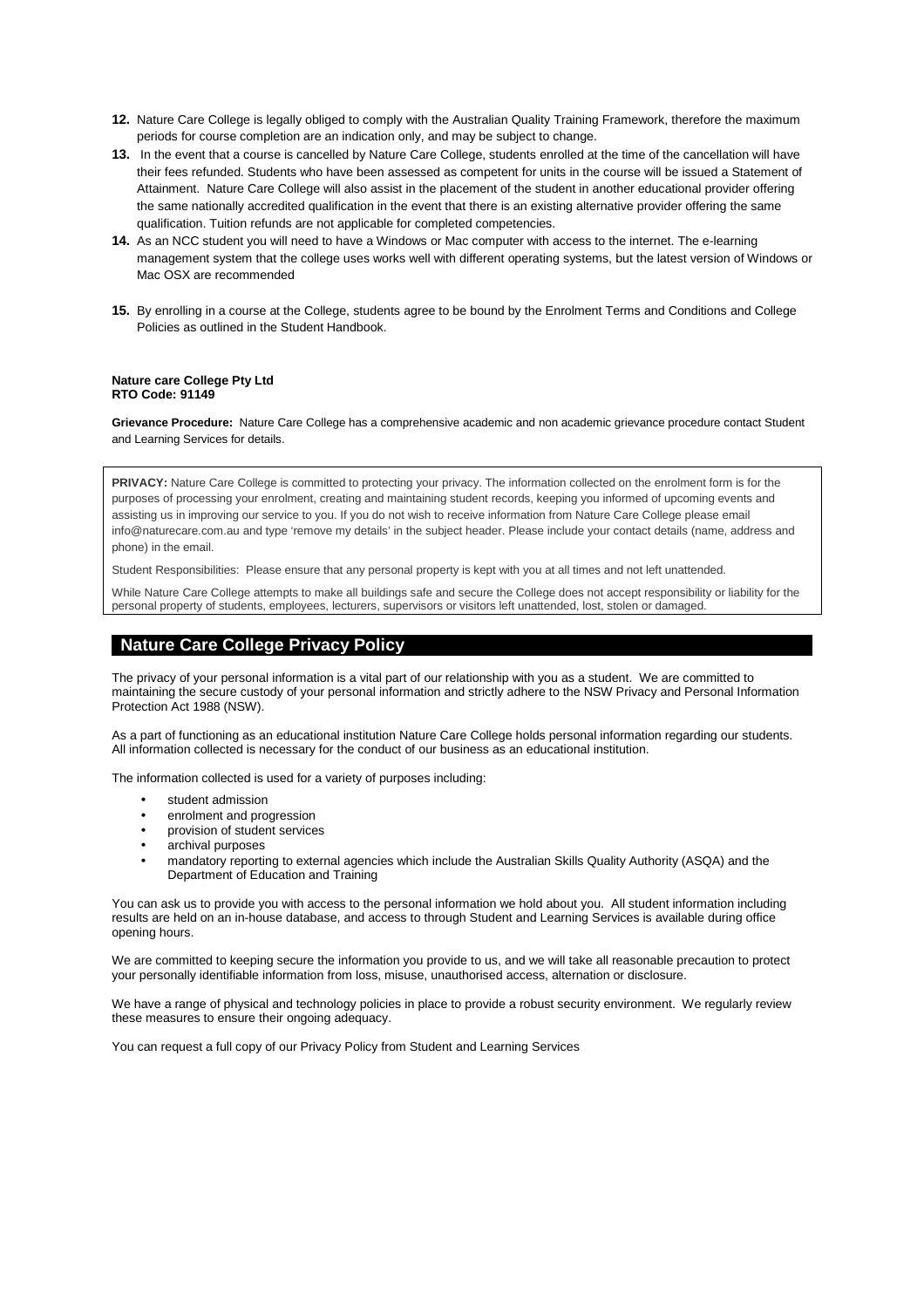# **Statement of VET Tuition Assurance**

# **Statement of VET Tuition Assurance**

- 1 Nature Care College Pty Ltd ABN: 77 105 282 264 ACN: 105 282 264 (the first provider) must comply with the VET Tuition Assurance requirements. This is to protect students in the event we cease to provide a VET course of study in which a student is enrolled.
- 2 These requirements are covered under Schedule 1A to the Higher Education Support Act 2003 (the Act) and chapter 3 of the VET Guidelines 2015 (the VET Guidelines). The meaning of 'ceasing to provide a VET course of study' is set out in the VET Guidelines which are available on the Com Law website.
- 3 In the event we cease to provide a VET course of study in which a student is enrolled, the student is entitled to a choice of:
	- a) an offer of a place in a similar VET course of study with a second provider without any requirement to pay the second provider any tuition fee for any replacement VET units (this is known as the 'VET Course Assurance Option')

OR

- b) a refund of the student's up-front VET tuition fee payments and/or a re-crediting of any FEE-HELP balance for any VET unit of study in which the student is enrolled or commences but does not complete because we cease to provide the VET course of study of which the unit forms part (this is known as the 'VET Tuition Fee Repayment Option')
- 4 We have met the VET tuition assurance requirements, as specified in the VET Guidelines, through current membership of the Australian Council for Private Education and Training (ACPET) Australian Student Tuition Assurance Scheme– VET (ASTAS – VET), (the Scheme). Contact details for **ACPET Administrator** (TAS Administrator) are:

## **Australian Council for Private Education and Training (ACPET)**

Level 1, 66 Berry Street North Sydney NSW 2060 or PO Box Q1076 Sydney NSW 2000

Website: www.acpet.edu.au Phone: 1800 657 644 (toll-free in NSW) (02) 9922 1124 Fax: (02) 9922 6042 email: nsw@acpet.edu.au

- 5 If we cease to provide a VET course of study, the TAS Administrator will send a student enrolled in the VET course of study a written VET Tuition Assurance Offer (the Offer) advising the student of the options available under the VET tuition assurance requirements. The Offer will include directions that the student must follow in order to notify the TAS Administrator of the choice they have made for each affected VET unit. The TAS Administrator will provide this Offer within twenty business days after it knows, or should know by reasonable enquiries that we have ceased to provide the VET course of study.
- 6 For the purposes of VET FEE-HELP, all courses offered by us, in accordance with the course requirements of clause 45 of Schedule 1A to the Act, are covered by the Scheme as part of our membership of the Scheme.

The VET course/s of study for which Nature Care College has ASTAS-VET membership are:

- HLT60612 Advanced Diploma of Homoeopathy
- HLT60512 Advanced Diploma of Naturopathy
- HLT61012 Advanced Diploma of Nutritional Medicine
- HLT60112 Advanced Diploma of Western Herbal Medicine
- 7 A student may choose either:
	- a) the VET Course Assurance Option
	- b) the VET Tuition Fee Repayment Option

These options are explained below.

#### **The VET Course Assurance Option**

8 Under the VET course assurance option, a student will be offered a place in a similar VET course of study by the TAS Administrator. If the student accepts this option, the TAS Administrator will make all necessary arrangements to ensure the